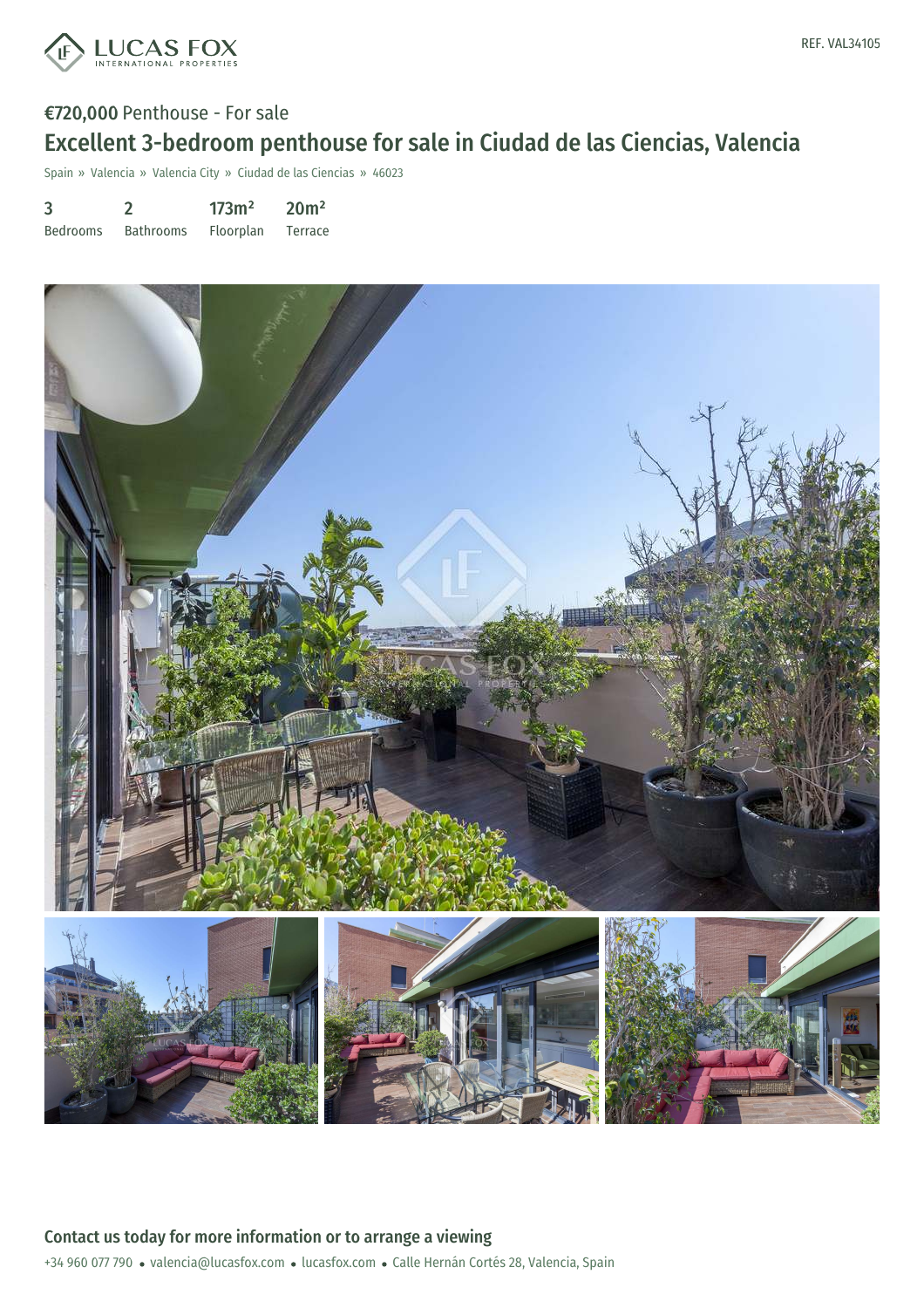

# €720,000 Penthouse - For sale Excellent 3-bedroom penthouse for sale in Ciudad de las Ciencias, Valencia

Spain » Valencia » Valencia City » Ciudad de las Ciencias » 46023

3 Bedrooms 2 Bathrooms  $173m<sup>2</sup>$ Floorplan 20m² Terrace

#### **OVERVIEW**

### Fantastic penthouse apartment in perfect condition, large terrace and garage for sale in Valencia.

This fantastic home for sale is presented ready to move into. It is a duplex apartment, facing east, in one of the best areas of the city of Valencia.

On the main floor, we find the hall, which leads to a large living room, very bright and spacious. On the same floor are the 3 bedrooms and 2 bathrooms, all exterior facing. The property has numerous closets and storage space.

On the upper floor, we find 3 spaces perfectly designed to enjoy with family or friends. The kitchen, a dining room and the terrace. The 3 spaces are connected to each other, and separated from the rest of the home for greater privacy and/or tranquility for the family. This floor can also be accessed with the communal lift, for greater comfort.

The sale of the property includes a parking space in the same building.



[lucasfox.com/go/val34105](https://www.lucasfox.com/go/val34105)

Terrace, Lift, Marble flooring, Natural light, Parking, Air conditioning, Built-in wardrobes, Double glazing, Equipped Kitchen, Exterior, Heating, Playground, Renovated, Storage room, Transport nearby, Utility room